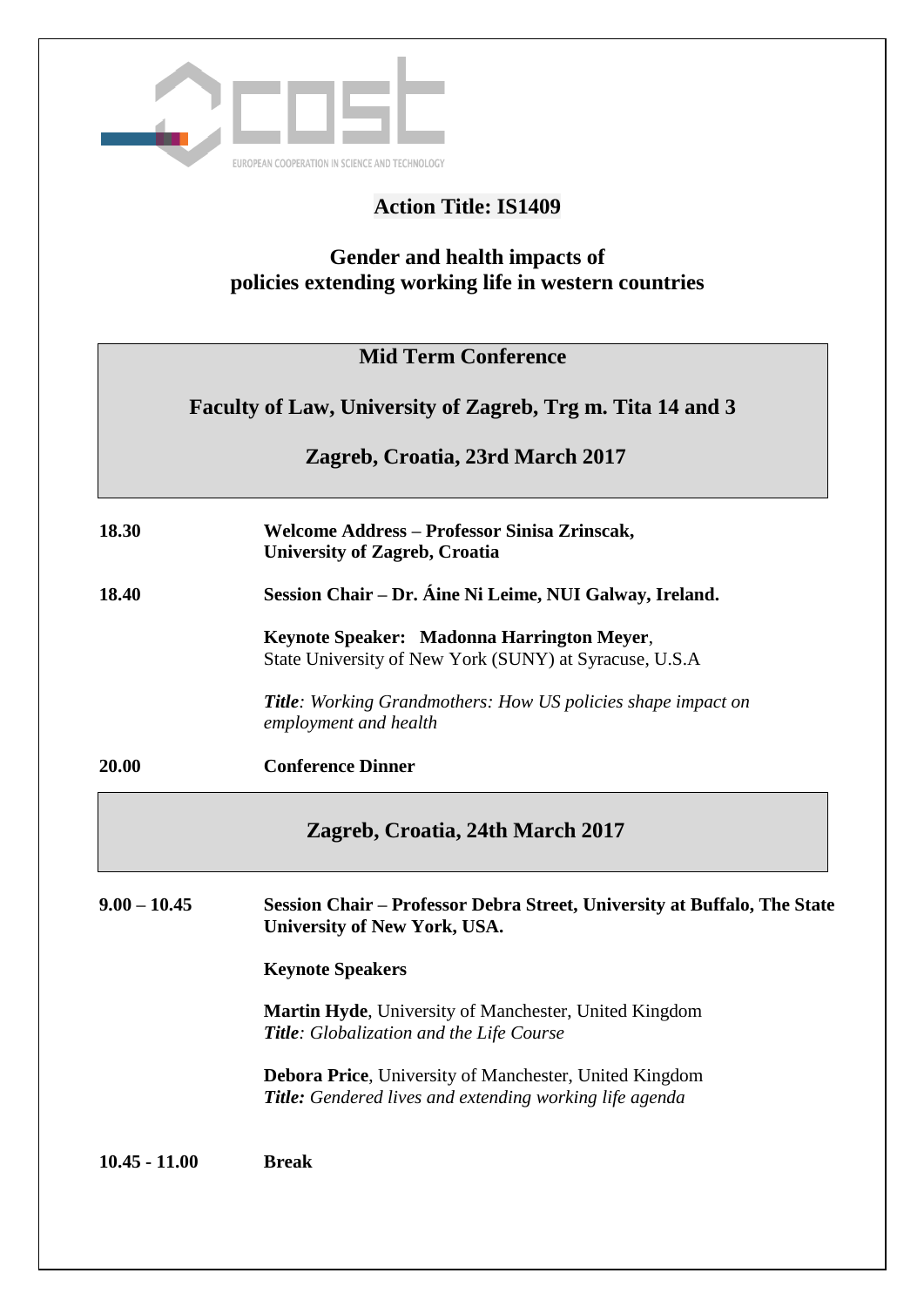

## **11.00 – 12.15 Working Group 1** - Existing knowledge and key issues

### **Elin Vadelius:**

*Informal care work in middle age and beyond: How does it affect the individual's ability to extend working life?* 

### **Nathalie Burnay:**

*Temporary workers at career endings.* 

### **Jelle Lössbroek, Jonas Radl:**

*Teaching older workers new tricks. Workplace practices and gender differences in training in nine European countries*

## **Discussant:** *Jim Ogg*

**12.15 – 13.30 Working Group 2 -** Analysis of extended working life policies

## **Martina Rašticová:**

*Activities of WG 2 and specifics of Czech pension system*

## **Drago Čengić:**

*Fields of power and carrer trajectories: some qualitative insights on the position of women entrepreneurs/ managers in Croatia*

## **Jana Mikušová, Monika Bédiová**:

*Development of the Czech Labour Market with Respect to the Elderly Persons*

#### **Barbara Haas and Sara-Maria Bratke:**  *Austrian policy pension reform from gender and health perspectives*

**13.30 - 14.30 Lunch**

### **14.30 – 15.45 Working Group 3 -** Identify and map national and international databases

## **Michaela Gstrein, Tindara Addabbo:**

*Short status report on WG3 - what we have collected and what we would like to do next: Information on the data sets we have collected*

## **Luciana Caenazzo:**

*Ethics in women's health: A pathway to gender equity*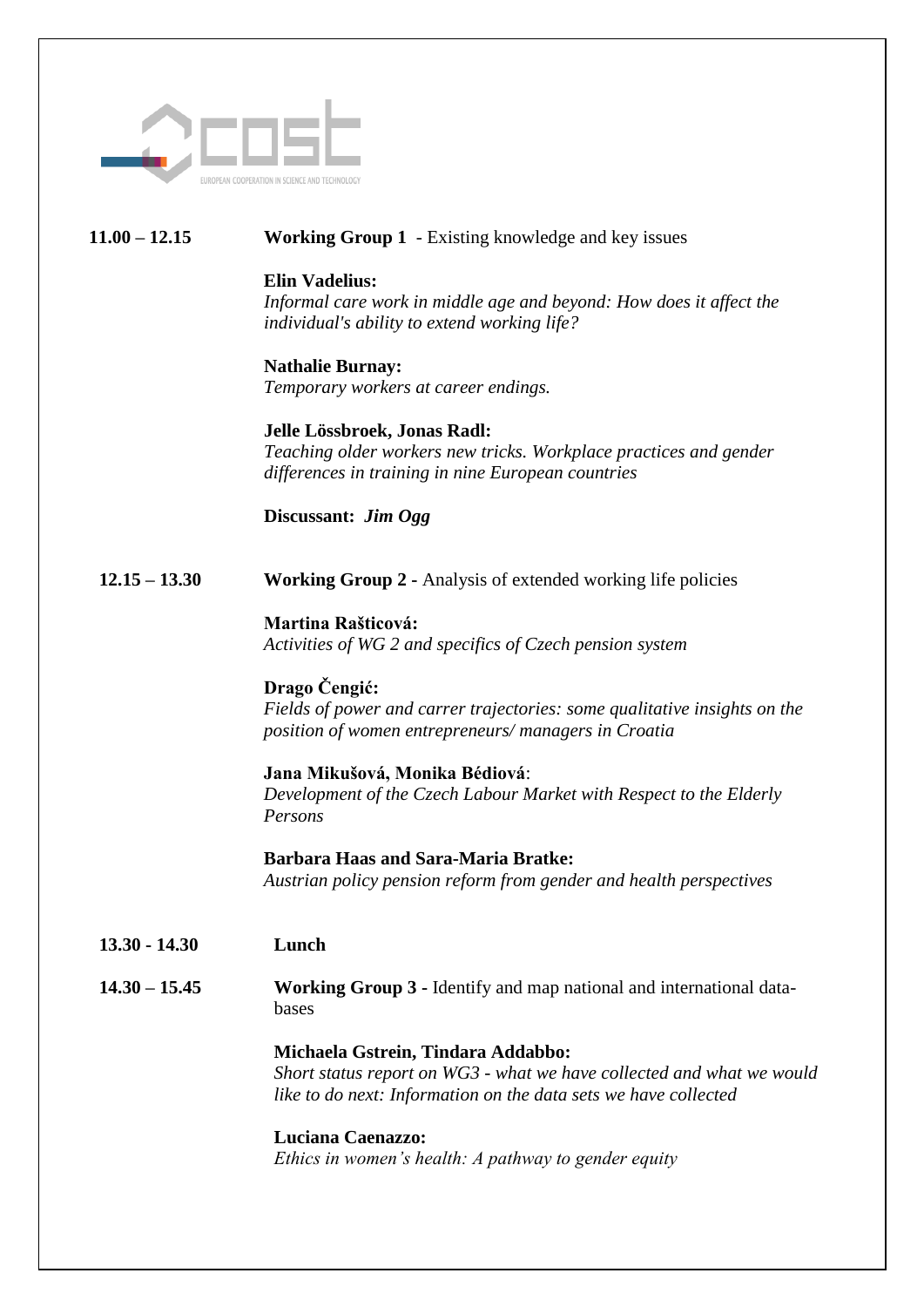|                 | Zvonimir Galić, Maja Parmač Kovačić and Maja Vehovec:<br>Quality of working life among $50+$ employees: A comparison between<br>Croatian and the EU workers |
|-----------------|-------------------------------------------------------------------------------------------------------------------------------------------------------------|
|                 | <b>Tindara Addabbo and Patricia Carney:</b><br>Retirement and gender inequalities. An analysis on European countries                                        |
| 15.45 -17.00    | <b>Working Group 4 -Policy tool-kits, innovative policies and good practice</b>                                                                             |
|                 | Nata Duvvury, Jonas Radl, Katharina Sarter, Simone Scherger and<br><b>Jeoren Spijker:</b>                                                                   |
|                 | Program evaluation as policy toolkit: A review of evaluation studies on<br>ageing, gender and health across advanced societies                              |
|                 | <b>Izabela Warwas and Piotr Szukalski:</b>                                                                                                                  |
|                 | Silver economy - conceptualization and development                                                                                                          |
|                 | <b>Nata Duvvury and Rita Neves:</b>                                                                                                                         |
|                 | Unemployment effects on health at later stages of professional career in<br>Europe: the role of labour market policies and gender                           |
| 17.00 -17.15    | <b>Break</b>                                                                                                                                                |
| $17.15 - 18.00$ | Session Chair - Dr. Nata Duvvury, NUI Galway, Ireland                                                                                                       |
|                 | <b>Panel Discussion with Keynote Speakers</b>                                                                                                               |
| 18.00           | <b>Closing Address – Dr. Áine Ní Léime</b>                                                                                                                  |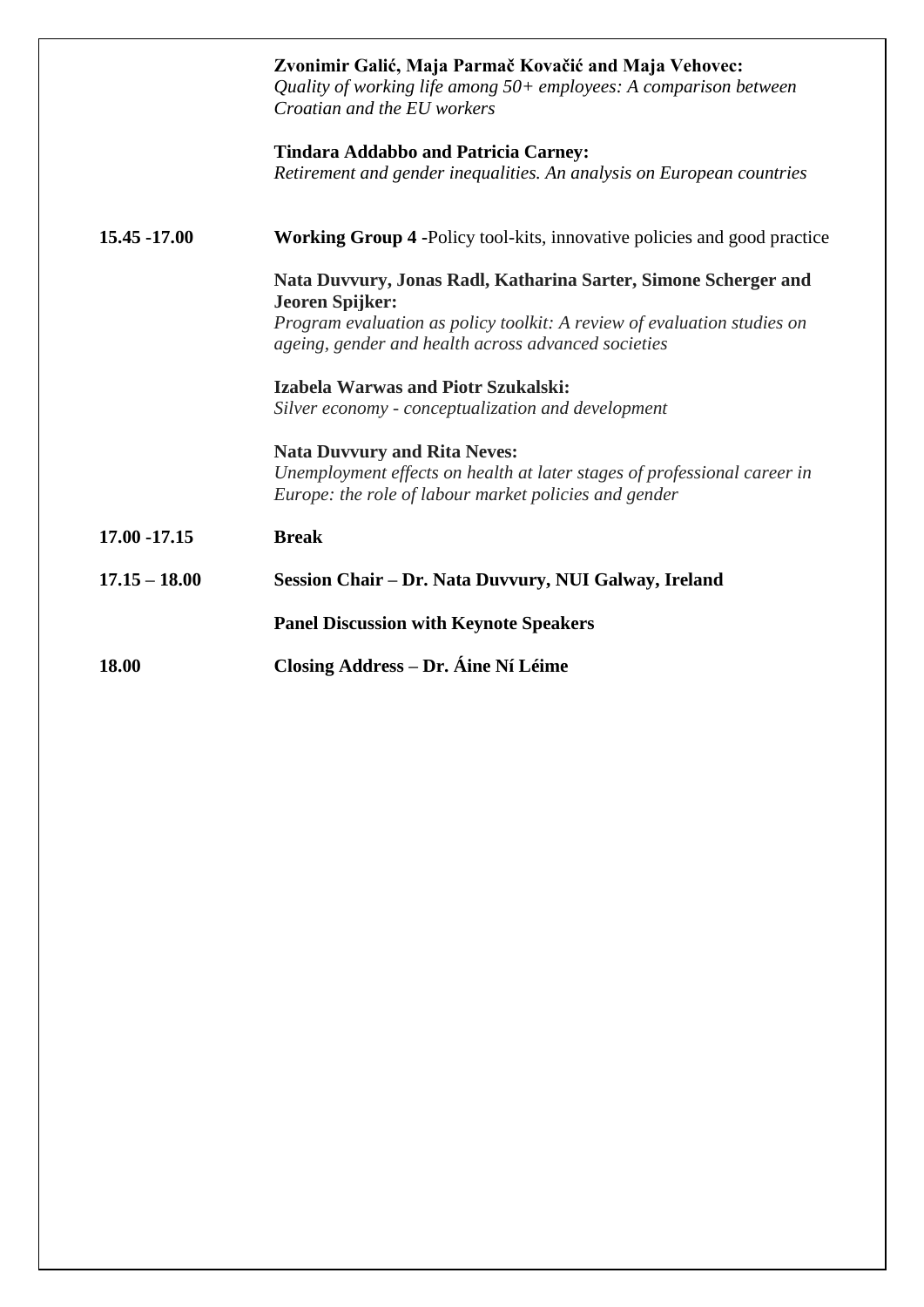## **Abstracts**

## **Working Group 1** - Existing knowledge and key issues

**ELIN VADELIUS**: Informal care work in middle age and beyond: How does it affect the individual's ability to extend working life?

In this presentation, I will discuss Swedish research on the relationship between informal care work and labour market participation in later life, with a special emphasis on a gender perspective. Informal care is here defined as unpaid help to family members and relatives (e.g. elderly parents) who, because of illness or disability, have difficulties in managing everyday life on their own. Research shows that both women and men in the age group 45-66 perform informal care work but that women are more affected by negative consequences, both with regard to their well-being and their opportunities to remain in working life. For example, results from survey research show that women experience informal care work as physically and mentally demanding to a higher extent than men and also that it is more common among women to reduce their working hours, resign or retire earlier than planned because of informal care work. In this research, 13 percent of female respondents and 8 percent of male respondents stated that they had reduced their working hour, resigned or retired as a consequence of informal care work. This can be related to cuts in public elderly care which have led to elderly becoming more dependent on their grown up children.

#### **NATHALIE BURNAY**: Temporary workers at career endings

The interim sector has been in constant progression for more than 20 years. Although this temporary work is initially perceived as transitional pathway of introducing young people to the labour market, it also concerns seniors in increasing proportions. How can we understand this evolution? The central hypothesis is that the reduction of paths to early retirement from the labour market generates pressure on older workers, a pressure which can only be relieved by precarious employment and that this precarious situation usually occurs in the temporary work and particularly in interim work. Based on a qualitative analysis of 36 semi-structured interviews of temporary workers aged 45 and above, a typology is created from two significant axes: chosen or forced life courses; and the presence or absence of turning points. The results can be summarized in three points. First, most of this population is in a precarious situation at the end of their career. Secondly, there is a significant gender dimension in those situations. Finally, age is really an aggravation factor for all models.

**JELLE LÖSSBROEK & JONAS RADL:** Teaching older workers new tricks. Workplace practices and gender differences in training in nine European countries

Despite its benefits for prolonging careers, participation in training is far lower among older workers (age 50+) than among younger workers. This study analyses gender differences in older workers' training participation, with a focus on the influence of employer ageism. To investigate the predictors of training intensity, we examine four forms of training: formal educational programs, external training (by professional instructors), internal training (by supervisors or co-workers), and independent learning (to keep skills up to date). The study draws on a novel data set, the European Sustainable Workforce Survey, carried out in nine European countries in 2015-2016, which includes about 3,000 older workers and their managers, spread over 260 organisations. We concentrate on the interplay between gender, manager ageism and occupational class in shaping older workers' training participation. Preliminary findings indicate that older men more frequently enroll in formal educational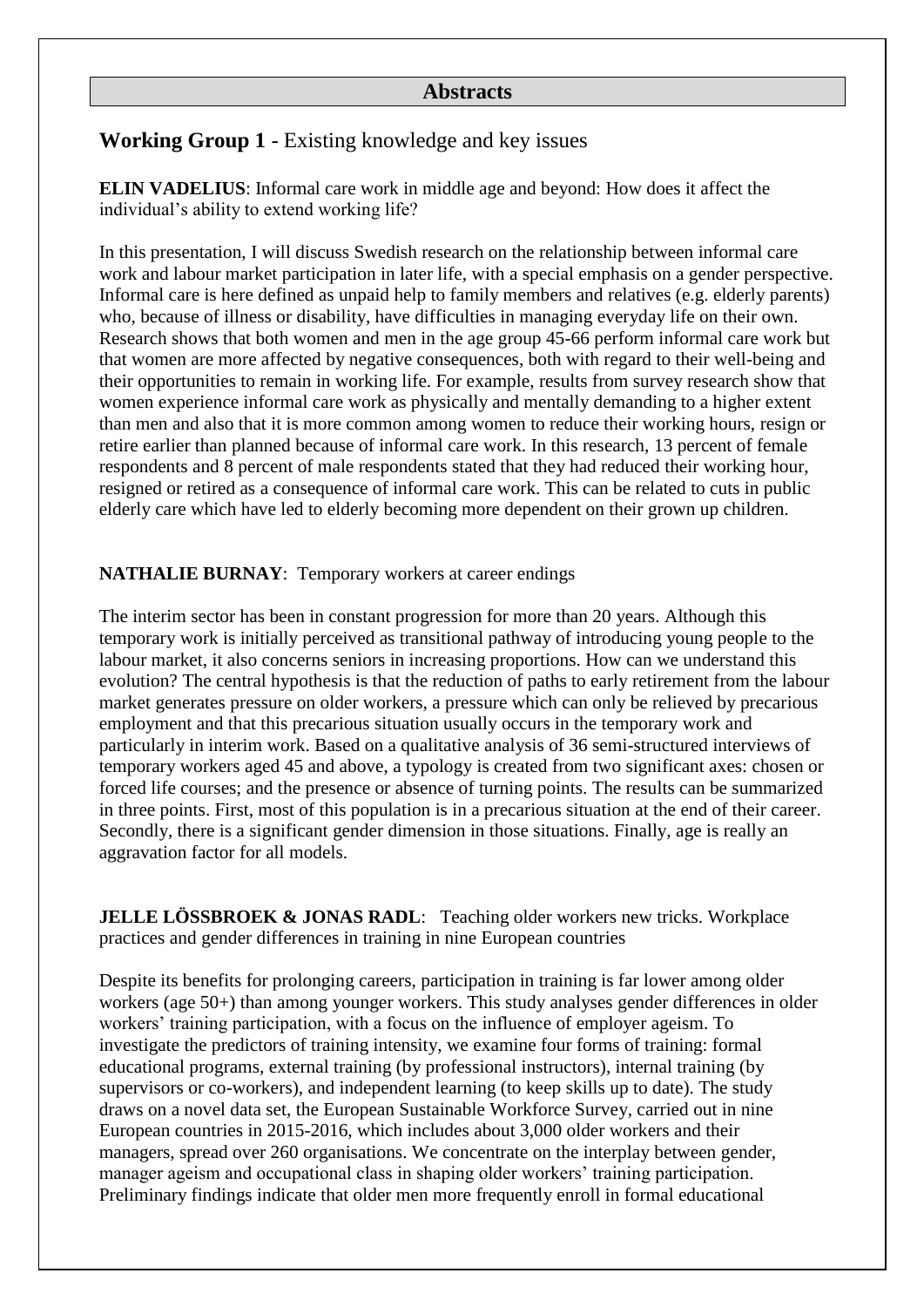programs than women, often on the cost of the employer. By contrast, women more frequently engage in the least expensive type of training, the independent updating skills at own initiative. In line with expectations, ageist managers effectively reduce formal training participation among older workers. More importantly, our findings show that manager ageism primarily targets older women, excluding female workers from the training opportunities available to their comparable male colleagues. While occupational class exhibits significant effects on training participation of both older men and older women, gender differences in class composition cannot explain the impact of ageist attitudes on training levels. Overall, the study demonstrates that gendered ageism among managers contributes to the reproduction of

traditional gender divides in the late career.

**Working Group 2 -** Analysis of extended working life policies

### **Martina Rašticová**: Activities of WG 2 and specifics of Czech pension system

The study focuses on the analysis of Czech pension system and brings also the preliminary results of an unique extensive research of 3045 Czech seniors in the age 61 plus regarding their experience with social and pension system. This paper was supported by The Ministry of Education, Youth and Sports, Prague, Czech Republic: LD – COST CZ, project: LD15065. The topic of the paper follows also the main aim of COST Action IS 1409 Gender and health impacts of policies extending working life in western countries.

The first part of the study describes the structure, types of benefits of the pension, pension outcomes and discusses the pension reform. The second part brings main results of the research among Czech seniors (number of respondents 3045) focused on their experience with social system in the Czech Republic (if they are aware of all social benefits, if they know the contact spot, contact person etc., if/how much they use the social benefits for seniors). The first results of Czech seniors´ satisfaction with their health and financial conditions will be also introduced and discussed.

**Jana Mikušová, Monika Bédiová**: Development of the Czech Labour Market with Respect to the Elderly Persons

Demographic ageing of the population, which in different extents affects all countries of the world, has become one of the most discussed issues of the recent years. According to the prediction of the Czech Statistical Office of 2013, the population of the Czech Republic will be ageing considerably during the 1st half of this century. The population ageing concerns all areas of the life of a society and is reflected in a broad spectrum of political measures. One of these measures is aimed to strengthen the position of old people on the labour market and keep them on the market. As the rest of the policies, responding to ageing of the population it may only be effective if it is based on a comprehensive approach, coordination of all adopted measures and shall be compliant with the long-term outlook for the maximum use of the potential of older workers and seniors. In our research we indicated reasons of seniors for staying in the Labour market. The research was complemented by qualitative analysis of 5 depth interviews with seniors over 65 years. The interviews were subsequently analyzed by the qualitative software MAXQDA. Furthermore, theoretical and managerial implications of these findings are being discussed.

**Drago Čengić**: Fields of power and carrer trajectories: some qualitative insights on the position of women entrepreneurs/ managers in Croatia

There are many works and research about different career opportunities which modern enterprises and corporations offer to the 'managing men and women of corporations'.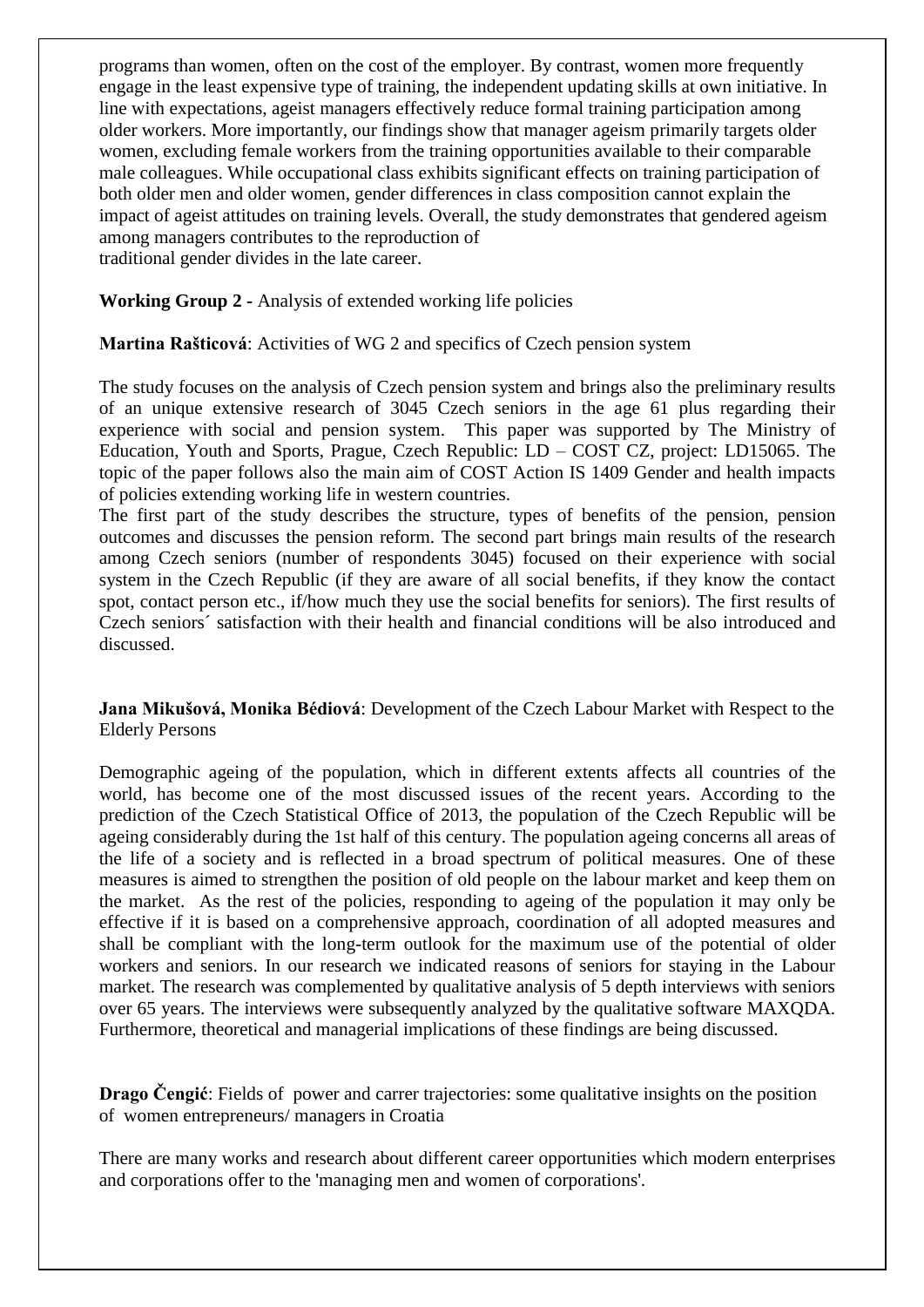This paper will try to add a certain value to such type of literature using as starting points some very known theoretical concepts developed by P. Bourdieu (such as are 'fields of power', different types of capital,…) and very specific Croatian circumstances with regard to the phenomenon of women managers and women entrepreneurs. Bourdieu saw society split up into spheres of actions which he terms 'fields'. Within these fields power relations occur, each with a specific power structure relational to the specific field, habitus and species capital (whether it's scientific, religious, academic, economic or political field…). With regard to the transformation of capital in each of relative 'fields of power', he differentiates social capital, cultural capital, economic capital and symbolic capital. Modern enterprises, be them small or big, in this explorative work we'll investigate as specific fields of power. We assume that womens' carrer trajectories in different fields of power are somehow different, depending on the structure of such fields. While women entrepreneurs enters into entrepreneurship with some stocks of culture and economic capital, women managers build their carrer mostly on cultural capital (education), trying convert it into visible aspects of economic and symbolic capital. Different power contexts produce also different perception of gender discrimination and opportunities present within them.

Some empirical insights in Croatia suggests that the dominance of male culture, as a barrier the female managers had to face in their line of work, was more expressed at the beginning of their careers, but decreased or completely disappeared in time because they have succeeded in their work. Difficulties which stem from the male (manager) culture are becoming less frequent, because competences and success of a person are becoming important, while gender is becoming (as new organizational tendency) insignificant category in many environments.

Main goals of this paper are as such: a) empirically develop, by P. Bourdieau inspired, concepts of business organizations as a special fields of power, b) to see how such fields of power occur in small and bigger enterprises and what is their links with male/female career trajectories, c) to investigate the perception of selected women entrepreneurs and successful women managers in Croatia (available samples, interwievs with 20 business women), how different types of capital influenced their carrers and their respective management position, and d) to derive new research hypotheses about the relationships between organisation as fields of power and gender discrimination, based on Croatian experience.

**Barbara Haas and Sara-Maria Bratke**: Austrian policy pension reform from gender and health perspectives The Austrian pension system is composed of three tiers

The aim of the paper is to describe the three tiers of pension system in Austria in detail. First, the principle aim of the Austrian policy pension reform is to narrow the gap between the number of employed persons and the pensioners in order to keep welfare state expenditure sustainable. These measures show some success in increasing the labour force participation of older workers.

Second, as compared with men, women witness a more discontinuous sort of labour market participation, because they are more likely to go on parental or unpaid leave and to interrupt their paid working life. Those returning to the labour market, do so by fulfilling a part-time job. Finally, there is the gender pay gap and the strong propensity of Austrian women to work in a low-wage job, which may lead to financial but also to health problems. The gendered risk of poverty is among one of the highest in Europe. As a result, a large number of women suffer from low pension entitlements and from state or male dependency.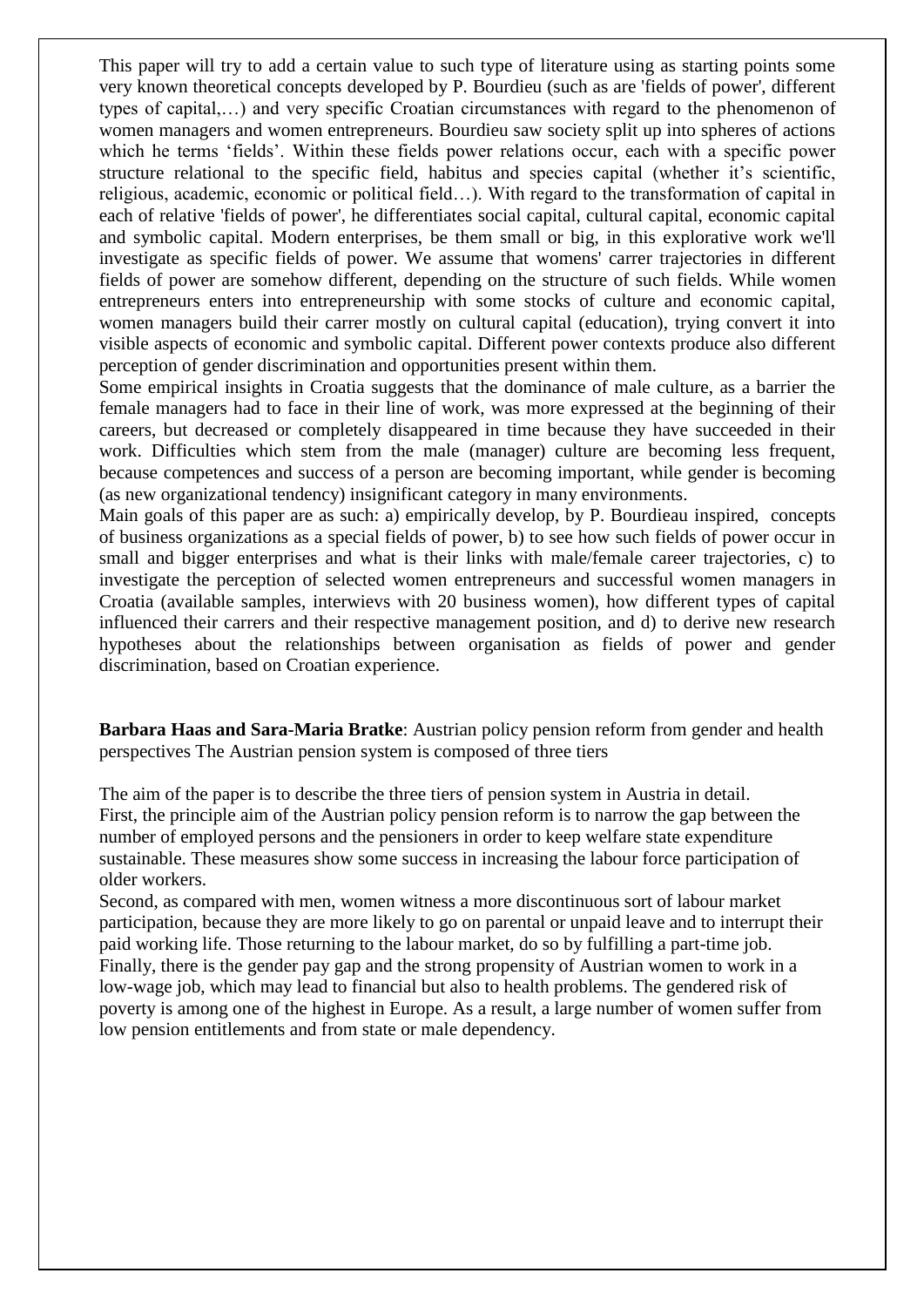**Working Group 3 -** Identify and map national and international data-bases

**Luciana Caenazzo**: Ethics in women's health: A pathway to gender equity

The differences between women's and men's experiences of health and illness are well known. Gender-specific medicine needs to restore equilibrium in order to understand the different clinical signs, diagnostic procedures, and therapeutic needs of diseases in men and women. This new dimension of medicine needs investment in research and health policy. If health professionals and healthcare organizations do not systematically take gender differences into account, inequities may arise and endure. Most discussions of gender involving an ethical perspective begin with the argument that women and men should be regarded as being of equal moral value. Where there are no relevant differences between them, then fairness and justice dictate that they should be treated equally, but if differences in needs exist, service planning should take this into account. Under these circumstances, equity as well as equality should be a guiding principle. The promotion of greater equality between men and women has also become a crucial issue in the bioethical debate, even if there is some confusion about the meaning of equality in this context, and especially of how this can be obtained. Biological differences cannot be removed, but their potentially harmful effects can be mitigated through social policies that take them properly into account, and through health research, policies and projects that give due attention to gender considerations and promote gender equity between women and men.

### **Zvonimir Galić, Maja Parmač Kovačić and Maja Vehovec**: Quality of working life among 50+ employees: A comparison between Croatian and the EU workers

One of the most pressing concerns in the EU nowadays seems to be the impact of ageing population on the economy, especially the burden that has been put on pension and healthcare funds. In Croatia the problem is even more pronounced considering that a significant proportion of workforce leaves the labor market before the legal retirement age. In addition to the increased demands towards the pension and healthcare funds, early exit of older workers from the labor market also represents a loss of human capital. Hence, the exploration of reasons that drive employees to early retirement and following interventions might increase social and economic welfare in our society. Reasons for early retirement might be related to the quality working life (QWL) among older employees. Using EWCS 2010 database comprising over 30 000 participants we compared Croatian workers with workers from established market economies of Western Europe (EU17), and workers form ten transitional Central and Eastern European countries (EU10) on general satisfaction with job conditions and four dimensions of QWL proposed by Šverko and Galić (2014): economic security, social relations at work, meaningfulness of work, and autonomy and participation in decision making. A series of 2x2 ANOVA's where independent variables were country (Croatia, EU17, and EU10), and age groups (49 and lower, 50+) revealed an interesting pattern of results. Among Croatian workers, 50+ participants tended to be less satisfied with their job conditions, reported less economic security and less opportunities for autonomy and participation than younger employees. Similar pattern of results was also observed in EU10 economies whereas the differences between older and younger workers in well-developed market economies (EU17) was either non-existing or indicated higher QWL among older workers. In this presentation we will discuss practical implication of the results and possible interventions aimed at increasing QWL among older employees.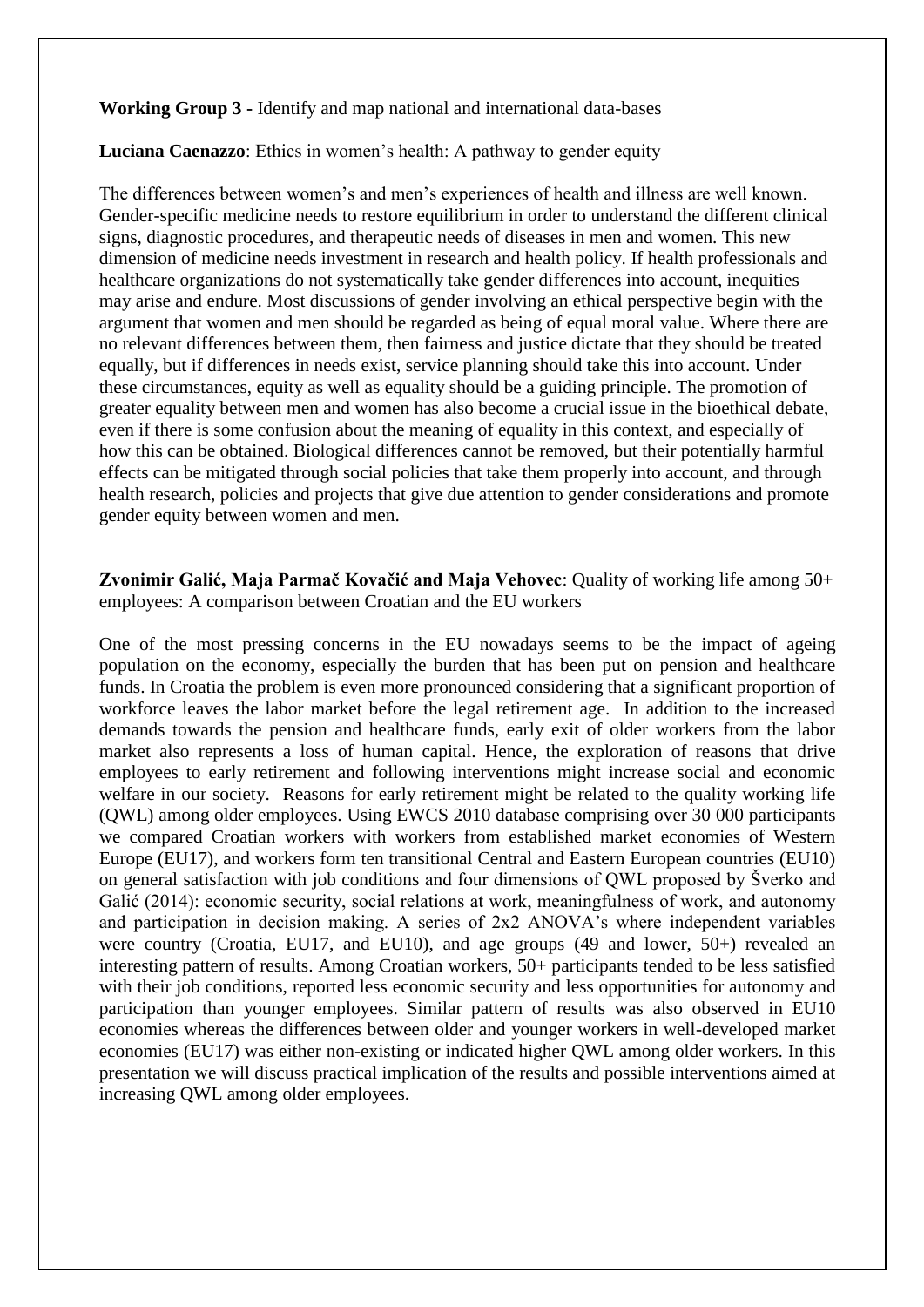**Tindara Addabbo and Patricia Carney**: Retirement and gender inequalities. An analysis on European countries

This paper investigates how retired women and men across a set of EU countries bear different burdens as measured by using pension income and mental health status as indicators. It uses the data from the Survey on Health and Retirement in Europe (SHARE) and SHARELIFE, which collects retrospective information for the individual across the lifecourse. The analysis focuses on those who describe themselves as retired and measures the income gap in the first month following retirement. From the analysis it is evident that a gender gap in pension income exists to the disadvantage of women in the set of EU countries analysed. Austria, Germany, Netherlands, Spain, Italy, France and Belgium were included in this study due to similarities in the pension distribution. Years of contribution in paid employment have a significant impact on the pension received in the first month following retirement. The increase in women's retirement age that occurred in EU countries can therefore have a positive effect on women's retirement income and lead to a decrease in the observed gender gap in the first month retirement pension income. However years of contributions are also affected by interruptions in the working profile related to care role more likely to occur in working women's work profile. This calls for an increase in those public care services and provisions able to reduce the interruptions related to care and for pension systems to take account of work interruptions due to caring responsibilities. In addition to the above, an analysis of mental health disparities between retired women and men in the same EU countries is also undertaken. This second element takes into account the effect of different working status (paid and unpaid) throughout the lifecourse to provide a first analysis on the mental health costs from a gender perspective.

**Working Group 4 -**Policy tool-kits, innovative policies and good practice

**Nata Duvvury, Jonas Radl, Katharina Sarter, Simone Scherger and Jeoren Spijker**: Understanding Policy Toolkits on Employment and Ageing: A proposal for a conceptual framework

Policy toolkits provide useful information and can be drawn upon as guidance in different stages of the policy-making process. This report is an initial review of existing policy toolkits on employment and ageing to distill a conceptual categorisation intended to inform research uptake strategies. The report starts by developing a clear definition of policy toolkits and proposing a typology of policy tools that consists of four items: good practice, social indicators, programme evaluation and simulation and forecast. We then describe the underlying relationship between research and policy-making, which is then used to provide a synthetic overview of toolkits available for ageing-related issues in the area of employment and pensions. We conclude with the observation that policy goals are often quite vague and that different

policy goals may not always be congruent with each other or cannot be simultaneously achieved.

#### **Izabela Warwas and Piotr Szukalski**: Silver economy - conceptualization and development

One of the biggest problems of the modern world is population aging. Increase in numbers of the elderly is treated as a multidimensional challenge to contemporary Western societies. Decisionmakers, and other stake-holders try to minimise the problem in traditional and non-traditional ways. On the one hand they try to modify parameters of social security system (legal retirement age, pension requirements), but on the other hand they are looking for new solutions, concepts, and actions. Due to the search some new concepts were emerging in the last 2 decades – active ageing, healthy ageing, silver economy.